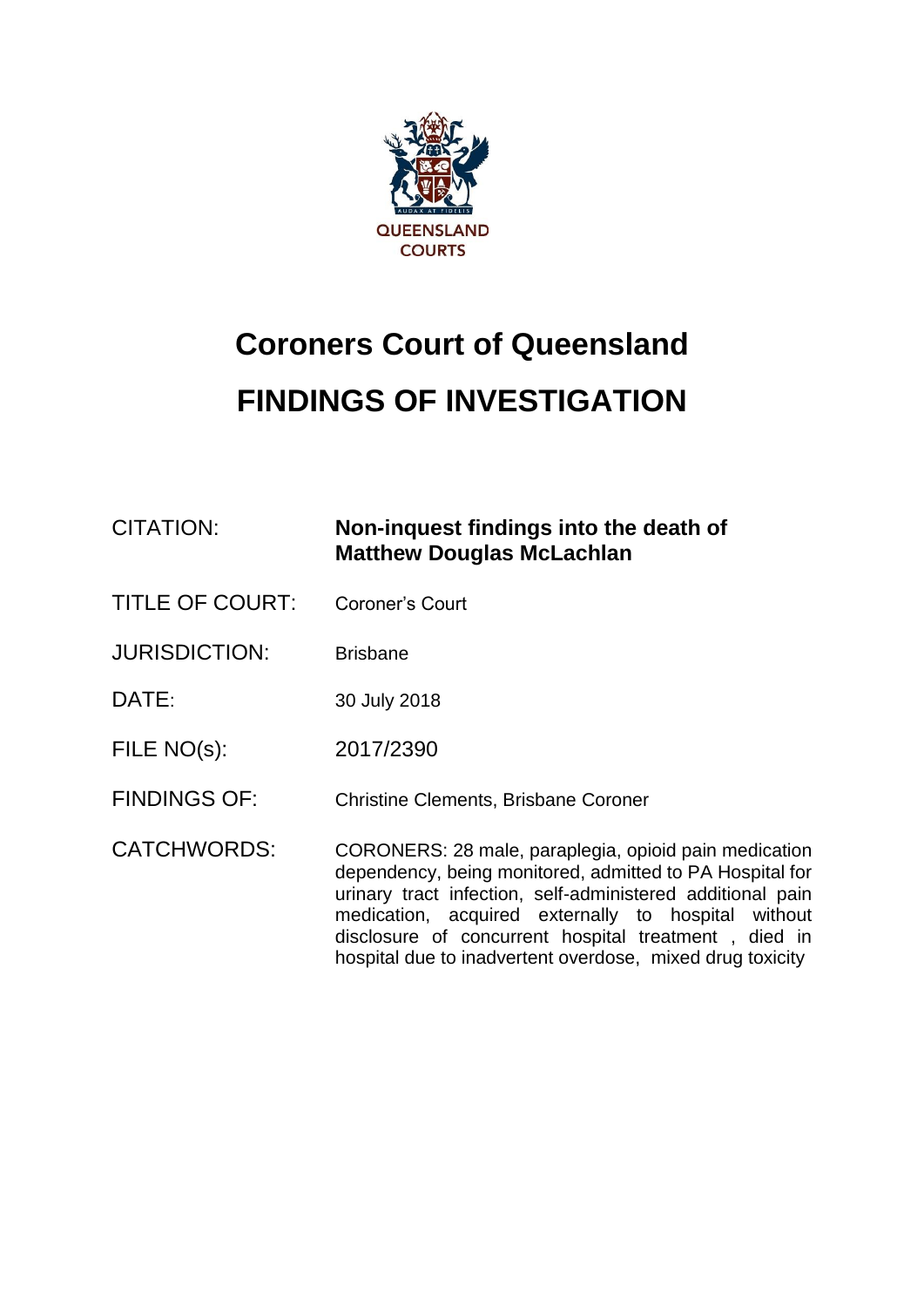## **Introduction**

1. Matthew Douglas McLachlan lived at 59 Oates Avenue Holland Park in Queensland. He died in the Princess Alexandra Hospital in Brisbane in Queensland on 7 June 2017. His death appeared to be possibly related to self-administered medication and the matter was reported to the coroner. Matthew was 28 years of age at the time of his death.

## **Background circumstances**

- 2. Matthew McLachlan was a wheelchair-bound person due to paraplegia. He was involved in a car crash in 2009 and sustained traumatic spinal cord injury. He was admitted to the Princess Alexandra Hospital on 26 May 2017 for treatment due to possible urinary tract infection. He was treated in Ward 5 B and administered a fentanyl patch (75 µg per hour) as pain relief. The fentanyl patch was replaced every two days. He was also administered 5 mg oxycodone tablets for pain relief when required, not more than four times per day. He also received 5 mg tablets of Valium every 8 hours upon request due to numerous muscle spasms.
- 3. On 1 June 2017 he was still an inpatient at the hospital. However, although not discharged, he had regularly left the ward and the hospital for a couple of hours each day and would return for treatment relating to his urinary tract infection.
- 4. At about 08:34 on the morning of 1 June 2017 police from the Holland Park police station intercepted Matthew McLachlan driving his Ford Falcon sedan at Lawn Street in Holland Park. The vehicle was unregistered. His mother confirmed she subsequently paid the infringement notice fine.
- 5. On 2 June a peripheral inserted central catheter "PICC line" was inserted at the hospital. The catheter was checked and was flushing correctly. That afternoon it was again checked and Mr McLachlan was also assessed. There was no indication that he had any sign of intravenous drug use evident on either arm.
- 6. Subsequently on the three following days the PICC line was flushing correctly.
- 7. On the morning of 6 June 2017 the nurse had difficulty flushing the PICC line and this was documented in the record. Intravenous antibiotics to treat urinary infection were administered at 6 PM and 10 PM that evening. At about 8:30 that evening he was given 1 olanzapine 10 mg tablet for anxiety. He was also given 15 mg tablet of oxybutynin for treatment of bladder dysfunction. One 200 mg Quetiapine tablet was also administered. A quarter strength dose of 25 µg clonidine was provided to assist with management of blood pressure.
- 8. Subsequently it was ascertained that Matthew McLachlan contacted his mother that day. Catherine McLachlan confirmed she picked up her son from the hospital. He was complaining of pain and asked her to take him to his usual treating general practitioner, Dr Grant. On the way to the doctor he was crying uncontrollably. She waited for him in the Medical Centre carpark. During this time the hospital had called her advising her that they were ready for Matthew to have his next scan.
- 9. She said when her son returned to the car about half an hour later he was still in a lot of pain. He said he had already dropped the script into the pharmacy next door to the doctor. He got into the car while she went back to the pharmacy to pick up the medication. She recalled it was an antibiotic, diazepam and another pain relief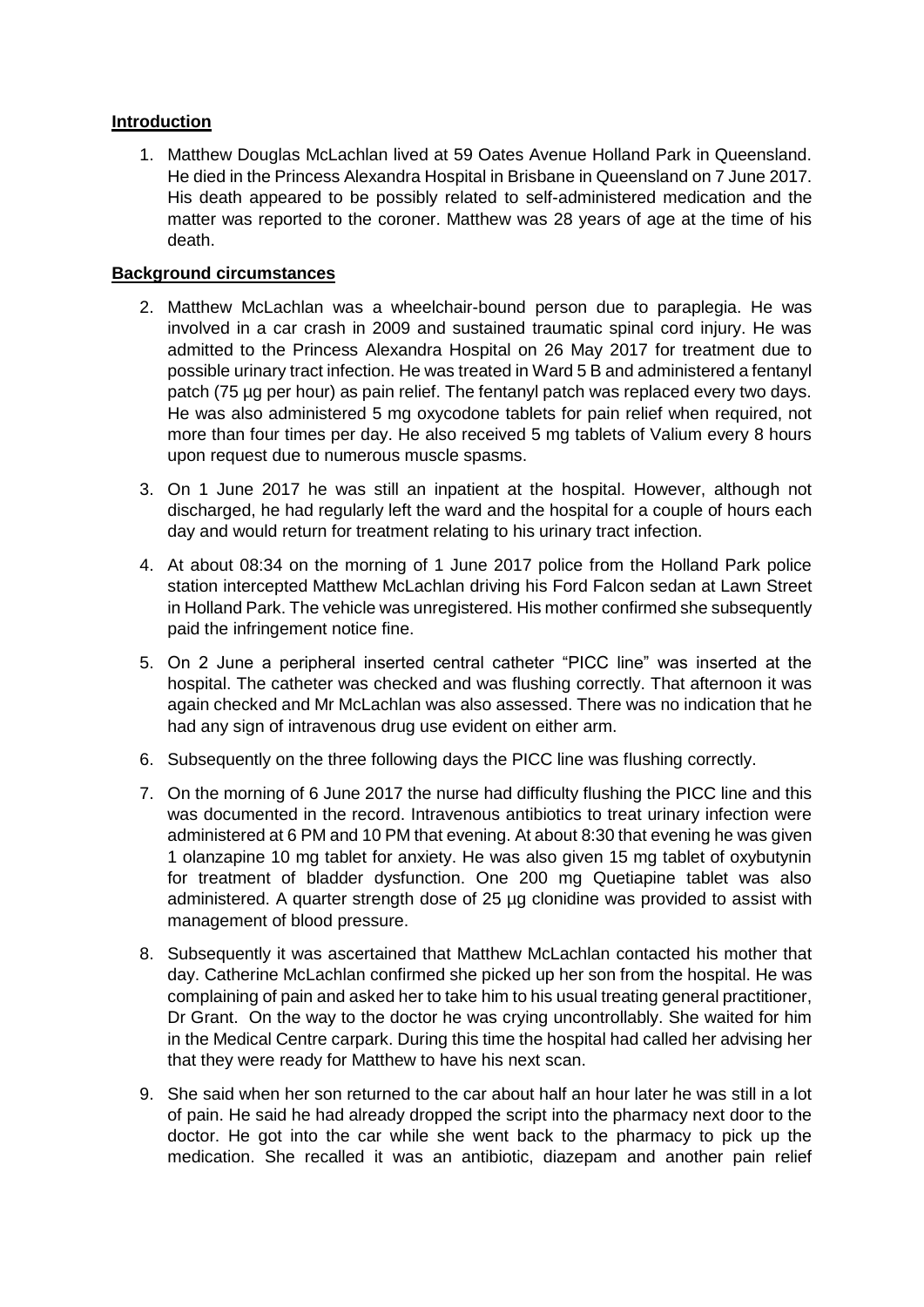medication which she thinks was oxynorm. She returned her son to the hospital and he took the medication with him.

- 10. She spoke with him later that day and asked whether he was in trouble about being late for his scan appointment. She spoke with him that evening but that was the last time.
- 11. Catherine McLachlan recalled discussing with her son the possibility that he return home and the hospital arrange a nurse to attend to administer the required drugs intravenously via the PICC. Matthew indicated to her he did not want to go home. She thought this unusual as previously he felt his anxiety and depression was worse when he was in hospital.
- 12. She told police she was aware of "an occasion" when he had taken a drug of some kind but she did not know any details. She said her son initially had taken his medication as required but she acknowledged that over time he became more dependent on the fentanyl pain relief patches. As the medication wore off he would become anxious and felt pain again. She was aware Dr Grant was trying to lower the dose and that the hospital was also giving the same advice.
- 13. It appears in retrospect that Matthew's mother was unaware of the extent of his dependency that had developed over time.

#### **Overnight shift 22:00hours 6 June- 07:30hours 7 June 2017**

- 14. A statement was obtained from the registered nurse who worked the overnight shift on 6–7 June 2017. RN Adina was aware Mr McLachlan was being treated for an infection via intravenous antibiotic medication. At approximately 22:45 she flushed the PICC line. Mr McLachlan was asleep at the time. She recalled the line was "sluggish".
- 15. At about 04:40 he complained of nausea and she administered ondansetron (4 mg) intravenously. Again, the PICC line was difficult to flush prior to administration of the medication. She aspirated the PICC line intending to get "flashback" but without success. She observed the PICC insertion site had blood around it. Mr McLachlan was awake and responsive at the time. He was speaking in sentences.
- 16. At 4:45 she checked on him again. He was still complaining of nausea. She administered a second dose of ondansetron. She noted the record accordingly and left his room at about 05:05.
- 17. At about 05:30 she entered his room and found him unresponsive. She called a Code Blue requesting emergency assistance, including the rapid response team. She commenced cardiopulmonary resuscitation until help arrived. Cardiopulmonary resuscitation was commenced immediately and adrenaline was administered. There was no response. He was intubated and defibrillated but could not be resuscitated.
- 18. Efforts continued with additional emergency staff but was unsuccessful. Matthew McLachlan was declared deceased at 06:15 and 7 June 2017.
- 19. R.N. Adina had cared for Mr McLachlan on a few previous occasions during the twoweek period leading up to his death. She was aware he had a drug history noted on his medical chart. However, she did not observe any behaviour which would indicate to her that he was using illicit drugs at the time. He was very polite and his behaviour appeared consistent over the period she was caring for him. At no time did he indicate he was using other medication or accessing any illicit drugs. Nor did he mention to her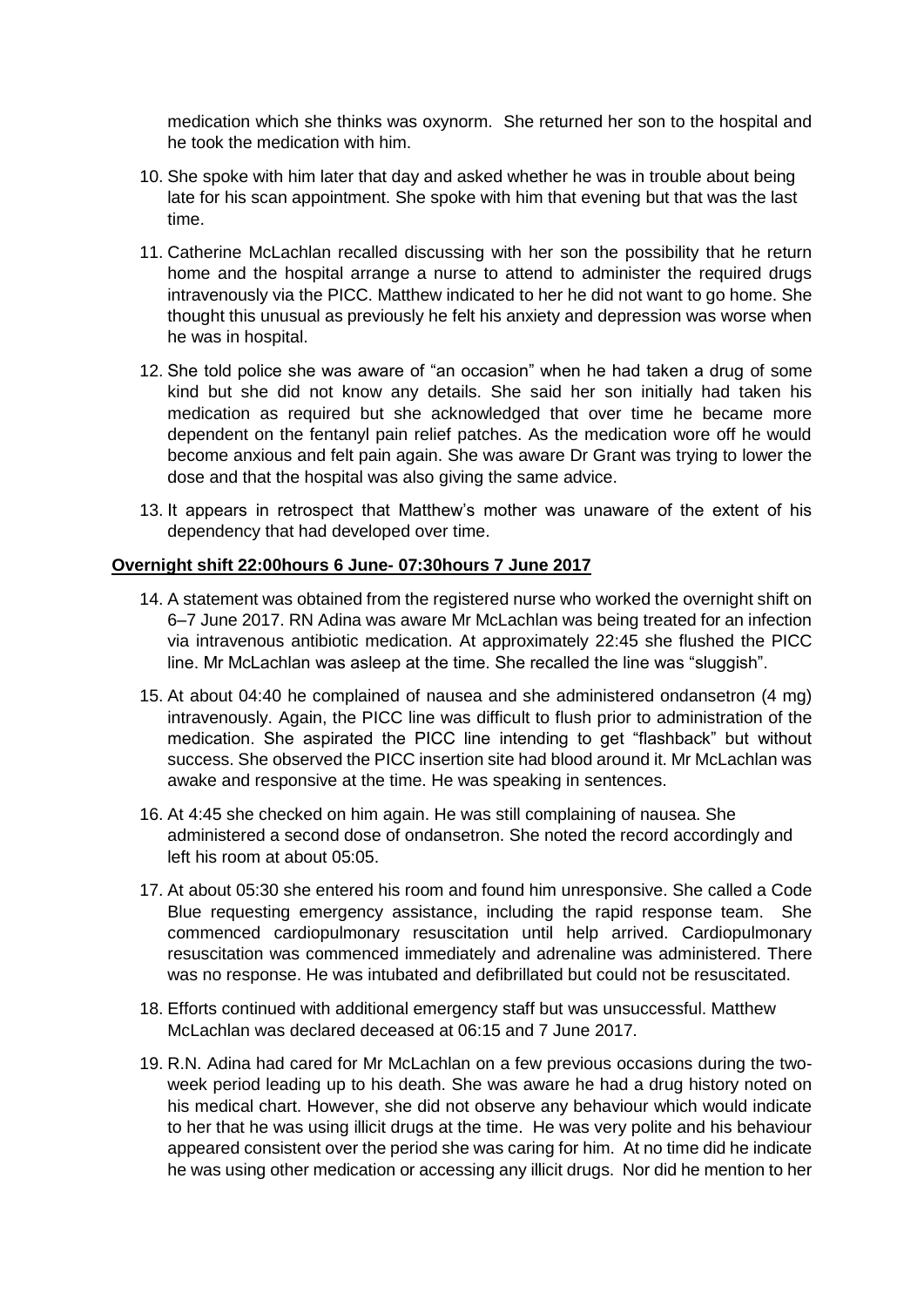that he had misused any drugs, including prescribed drugs. She was also aware during this admission he would leave the hospital most mornings or afternoons. In her observation he would return and appear in the same state as when he had left.

### **Discovery of additional medication and syringe**

- 20. At about 06:20 that morning of 7 June a nurse located 3 syringes and 2 pairs of scissors in the bedside drawer next to Matthew's bed. One of the syringes contained a cloudy liquid. There was an opened packet of 5 mg diazepam tablets. Nine tablets were missing.
- 21. There was an opened packet of 20 mg Oxynorm capsules. All 20 capsules were missing.
- 22. There were also loose capsules and tablets of unknown identification/strength located in the drawer. Matthew's death was reported to the coroner.

#### **Cause of death**

- 23. Autopsy examination was conducted by the forensic pathologist Dr Ong on 12 June 2017.
- 24. A significant medical history was noted including the history of motor vehicle accident causing traumatic spinal cord injury. Recurrent catheter associated urinary tract infections occurred. He had chronic back pain requiring opioid treatment. He had become dependent on opioids. The record indicated he was a known intravenous drug user.
- 25. He had been treated for deep vein thrombosis previously. He had been diagnosed with anxiety, depression and panic disorder. There was a grade 4 pressure ulcer on his left buttock
- 26. The autopsy report documented in summary form his treatment whilst an inpatient.
- 27. The pathologist noted on 6 June 2017 he visited his general practitioner but did not inform the doctor he was a patient of the hospital at the time. He complained of pain and was provided with antibiotics as well as diazepam and oxycodone.
- 28. The pathologist noted there was no evidence of acute urinary tract infection postmortem. The lungs were heavy and showed presence of numerous foreign crystalline material which is consistent with intravenous drug use over time.
- 29. Toxicology analysis detected numerous drugs including:
	- (i) Toxic levels of diazepam and oxycodone
	- (ii) Fentanyl concentration in both therapeutic and toxic ranges
	- (iii) Sertraline, olanzapine and paracetamol within non-toxic range
	- (iv) Metabolite of cannabis.
- 30. Dr Ong noted the diazepam, oxycodone and fentanyl acted synergistically resulting in augmentation of the adverse effects of respiratory depression and would have been responsible for Matthews's death.
- 31. The presence of small foreign particles in the blood vessels of the lungs were indicative of the introduction of undiluted substance from recent intravenous administration of drugs. These had not been properly diluted and would therefore block the smaller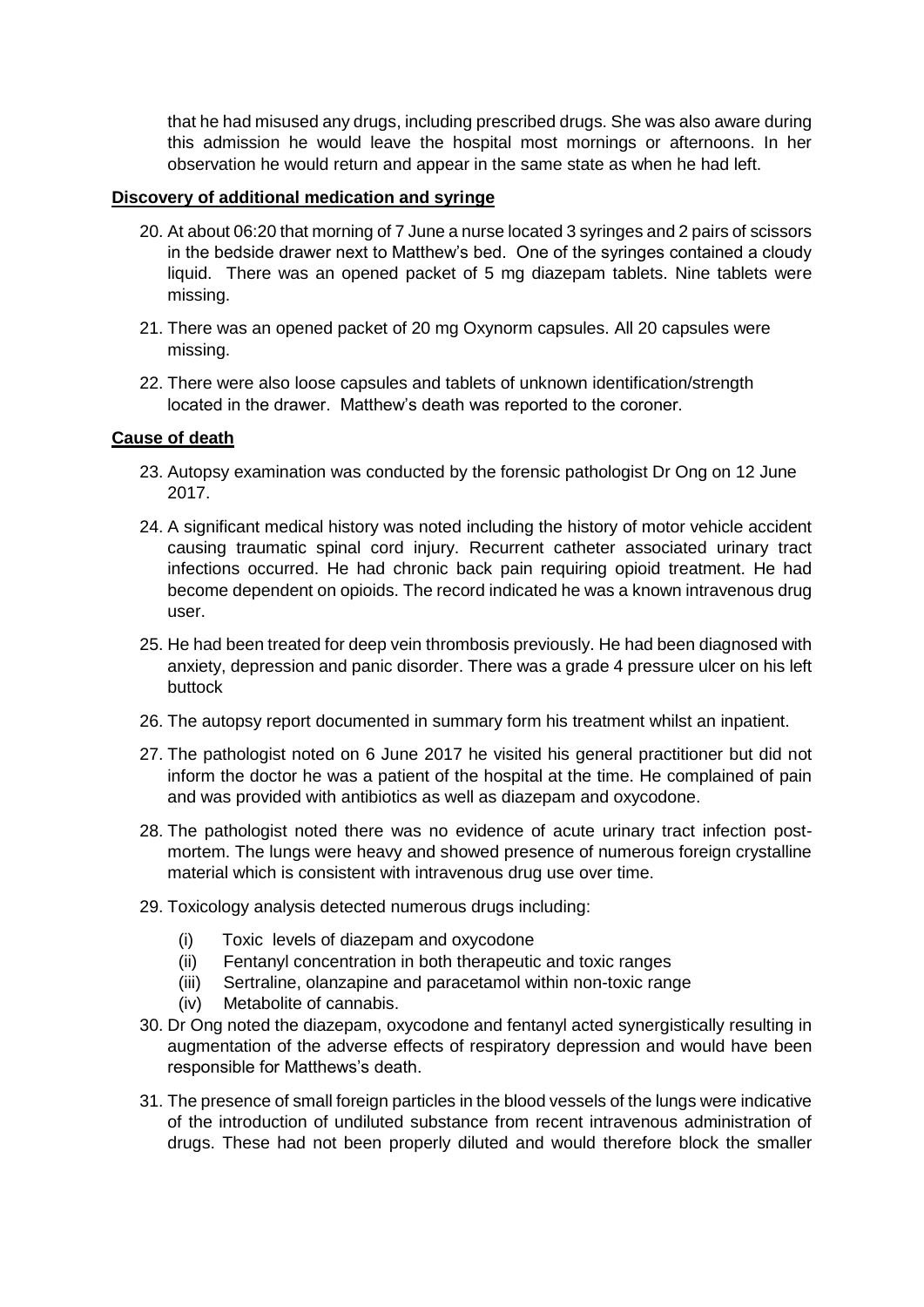vessels of the lungs. The particles themselves could cause an abrupt increase in pulmonary arterial pressure and exert stress on the heart.

- 32. The presence of this material in the blood vessels indicated that administration of the drug had occurred shortly before death. There were also foreign body granulomata indicative of similar previous administration of drugs.
- 33. Finally, the pathologist noted there was no evidence of any acute infection or natural disease that could otherwise cause or contribute to his death.
- 34. The pathologist concluded at Douglas McLachlan died due to mixed drug toxicity.

#### **Conclusion**

- 35. All of the circumstances and evidence are consistent with Matthew being drug dependent and actively sourcing various drugs including whilst an inpatient at the Princess Alexandra Hospital.
- 36. His treating general practitioner Dr Peter Grant provided a statement. He confirmed that he consulted with Matthew on Tuesday 6 June 2017. Matthew had a fever with his temperature measured at 38.1°. A urine sample was cloudy. Matthew stated he had fallen about half a metre when transferring from bed to his wheelchair on the previous day. He said he was experiencing pain in his mid-spinal area. He said his usual fentanyl skin patch medication was insufficient to control his pain and he requested stronger pain relief in addition to the fentanyl patch.
- 37. His blood pressure was measured and was elevated. His pulse rate was similarly elevated. The doctor physically examined him. There was no physical evidence of injury but Matthew identified the area he said was causing him pain. He was referred for x-ray.
- 38. On the basis of this assessment Dr Grant considered it was appropriate to provide additional pain relief. There had been recent consultations during which it was discussed that a plan to gradually reduce his dose of fentanyl was appropriate. As Matthew had been compliant with this proposal the doctor therefore considered the request on 6 June was reasonable in all the circumstances.
- 39. He issued a prescription for Antenex 5 mg and Oxynorm 20 mg capsules. Both medications were to be taken as required to a maximum of 1 tablet every 12 hours. He was advised to only take the Oxynorm if the pain remained severe.
- 40. Dr Grant arranged for the urine sample to be tested. He prescribed an antibiotic to be commenced immediately. He referred Matthew for x-ray. Subsequent results confirmed the presence of enterococcus faecium and Candida albicans.
- 41. Dr Grant confirmed Matthew attended the consultation alone. At no time did Matthew disclose to the doctor or his staff that he was an inpatient at the Princess Alexandra Hospital on that day. Nor did he inform the doctor that his mother had driven him from the spinal unit to the medical practice to obtain pain relief. His mother did not accompany him to the consultation. No information was provided back to the hospital as Dr Grant was unaware that Matthew was a patient at the time.
- 42. A statement was also obtained from Dr Runnegar who is an infectious diseases management physician. She has worked in that position for 7 years, supervising registrars and managing patients with infections. She has worked at the Princess Alexandra Hospital for 14 years.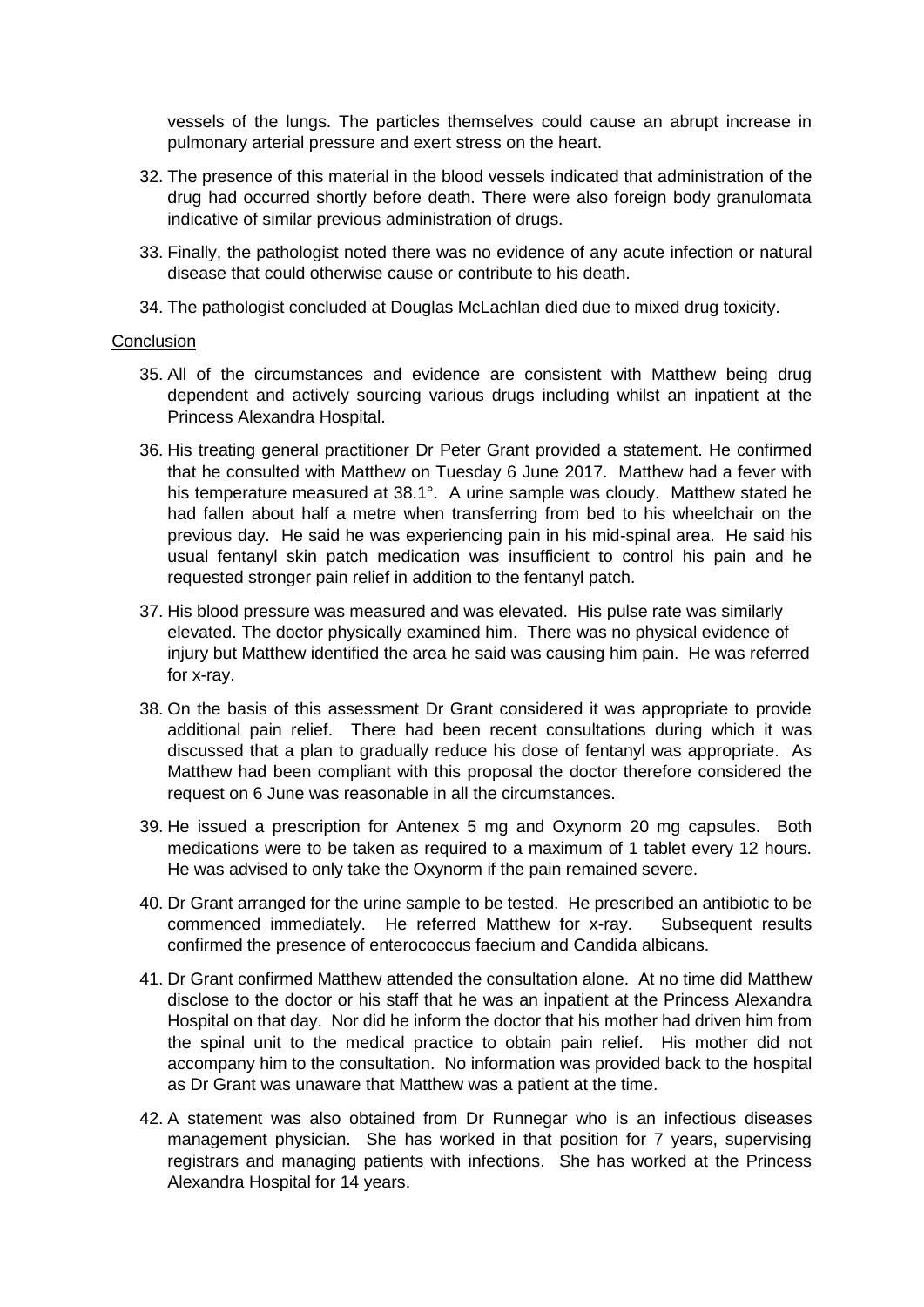- 43. She recalled on 30 May 2017 she attended upon Matthew McLachlan with her registrar, Dr Satyaputra. She was standing in for another physician with other commitments that morning. She reviewed Matthew's history and discussed his treatment plan with him. Four weeks of intravenous antibiotic therapy via PICC line was required. Without such treatment there was a high mortality rate. A pharmacist and medical student were also present at the consultation. In the course of the consultation there was discussion of Matthews' intravenous drug use history and the possibility that this behaviour may have caused his blood stream infection. It was also a possible barrier for administration of intravenous antibiotic therapy at home. Dr Dunnegar's recollection was that Matthew stated he had injected OxyContin a few weeks previously in company of a friend or neighbour who had since moved away. He said he injected drugs infrequently and did not intend to do so again. This was noted on the medical chart to inform all treating doctors and nurses. Her impression at the time was that Matthew was quite open and contrite. He was pleasant and easy to engage in communication. She considered it was probably safe for him to receive intravenous antibiotic therapy at home and they sought the opinion of the addiction medicine physician, Dr Feeney who agreed with this plan.
- 44. The PICC line was then inserted on 2 June. Dr Runnegar noted the diagnosis of staphylococcus aureus in his blood stream was established. At the time of her review she thought staphylococcus aureus BSI was probable.
- 45. This may have developed as a consequence of intravenous drug use or his longstanding pressure area. This was consistent with his admission to her that he had used drugs intravenously a few weeks prior to admission to hospital. She also noted he was undernourished.
- 46. She could not recall having seeing Matthew prior to 30 May 2017 although it was possible due to his previous admissions to the infectious diseases ward.
- 47. The hospital was aware of Matthew McLachlan's acknowledged history of previous intravenous drug use. However it is not usual practice to search patient's belongings for banned substances unless it is suspected that there are illicit substances being used. There had been no appearance or behaviour indicating Matthew had been accessing or using other drugs during the course of his admission. He had been compliant and polite and there was no suspicion of inappropriate access or use of other medication. Had this been the case and illicit drugs were suspected, then staff would have preceded in accordance with the hospital's Illicit Drug Management Procedure.
- 48. In conclusion it is noted that Matthew had developed a dependency upon opioid pain relief in the context of a major spinal injury following a motor vehicle accident. The hospital and his treating general practitioner were aware of this and alert to the risks that had to be managed in treating his serious infection. In particular the necessity of a PICC line to administer intravenous antibiotic therapy was a risk which was considered and discussed with the treating team and Matthew.
- 49. His mother appears to have been less aware of the extent of her son's dependency on opioid pain relief and no doubt more easily emotionally affected and able to be manipulated by her son's expression of pain and request for assistance to access his general practitioner for assistance.
- 50. Unfortunately Matthew deliberately withheld information from his general practitioner and failed to inform him he was an inpatient at the Princess Alexandra Hospital and receiving a range of pain medication in addition to intravenous antibiotic medication